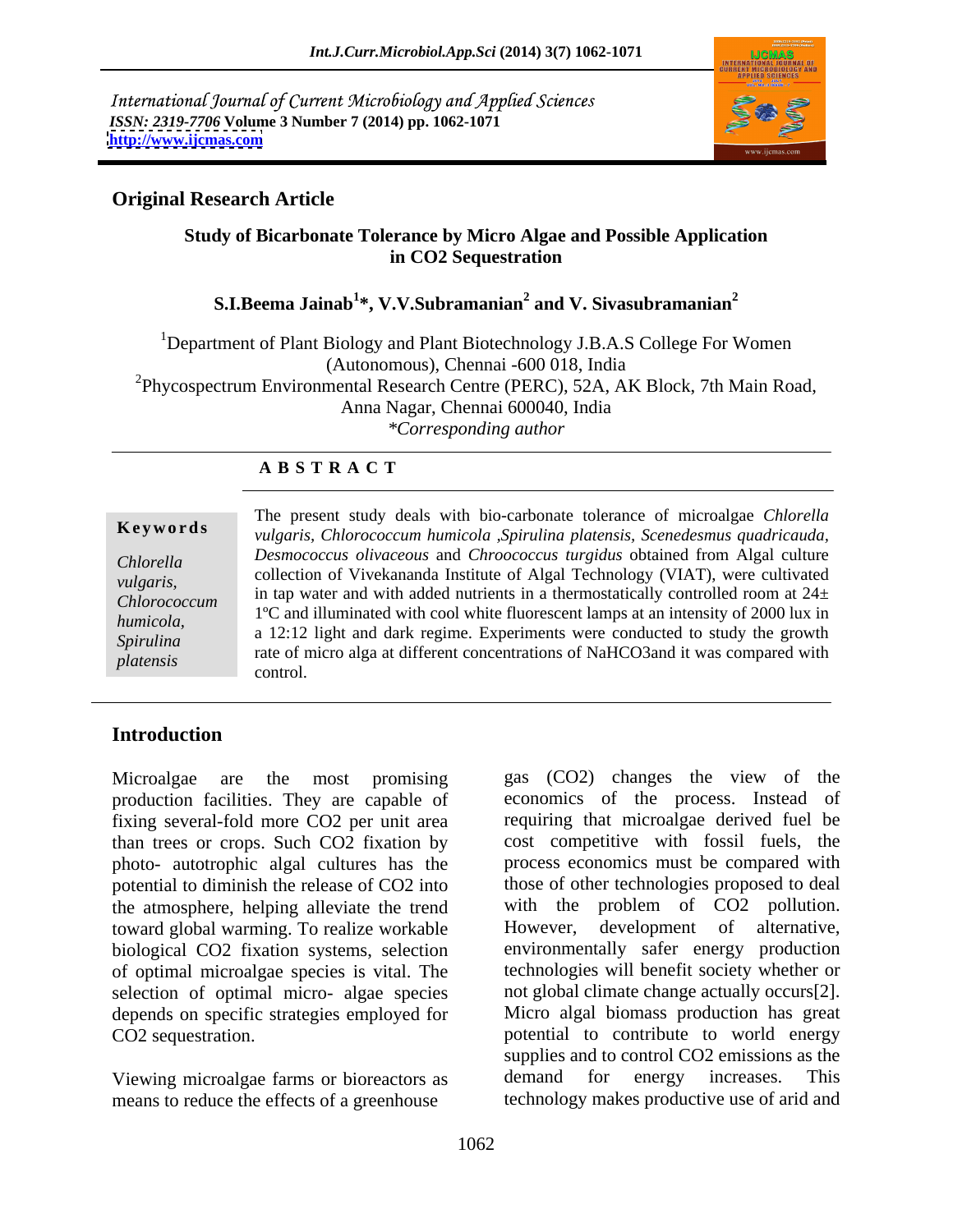semi-arid lands and highly saline water, resources that are not suitable for agriculture

Although CO2 is still released when fuels 101A). derived from algal biomass are burned, integration of micro algal farms for flue gas capture approximately doubles the amount of energy produced per unit of CO2 released. Materials derived from micro algal biomass also can be used for other long-term (HB) microscope and photomicrographed uses, serving to sequester CO2. Flue gas has using Nikon digital camera (Coolpix the potential to provide sufficient quantities E8400). of CO2 for such large-scale microalgae farms [4]. **Medium Composition** 

The present work deals with Carbon **CFTRI -Medium was prepared using the** Sequestration in Microalgae. Carbon **following Composition** (Venkataraman, sequestration is the process by which carbon 1985). sinks remove carbon dioxide (CO2) from the atmosphere. Microalgae serve as these carbon sinks and help in reducing the K2HPO4 - 0.5 amount of carbon, the much feared gas of NaNO3 - 1.5 mankind due to its ability of increasing the K2SO4 - 1.0 global temperature. NaCl - 1.0

Species of microalgae have both economical CaCl<sub>2</sub> - 0.04 and energetic efficiency accompanied with FeSO4 - 0.01 high CO2 fixing, solar energy conversion pH of the medium – 10 efficiency and thus becomes a natural choice for mitigating carbon from the atmosphere.

*sp., Scenedesmus sp.,* and *Desmococcus sp.,Chroococcus sp.,*obtained from Algal culture collection of Vivekananda Institute of Algal Technology (VIAT), were cultivated in tap water and with added nutrients in a thermostatically controlled room at 24± 1ºC and illuminated with cool white fluorescent lamps at an intensity of 2000 lux in a 12:12 light and dark regime.

# **Light Intensity Measurement**

and other biomass technologies [1]. Light intensity during the trials was measured using lux meter (Lutron LX 101A).

# **Microscopic Examination**

The micro algal cultures were microscopically examined using Olympus E8400).

# **Medium Composition**

1985).

```
Chemicals - g/L NaHCO3 - 4.5 
K2HPO4 - 0.5 
NaNO3 - 1.5 
K2SO4 - 1.0 
NaCl - 1.0 
MgSO4.7H2O - 0.2 
CaCl2 - 0.04 
FeSO4 - 0.01 
pH of the medium -10
```
# **Growth Measurement**

**Materials and Methods** Growth was measured by counting cells **Cultivation of microalgae** improved) and the results were plotted in a *Chlorococcum sp.,Chlorella sp.,Spirulina* (divisions/day) was arrived at using the using a haemocytometer (Neubauer, semi-logarithmic graph. Growth rate formula.

$$
\frac{\log N - \log N_0}{\log 2 \, \, xt}
$$

where,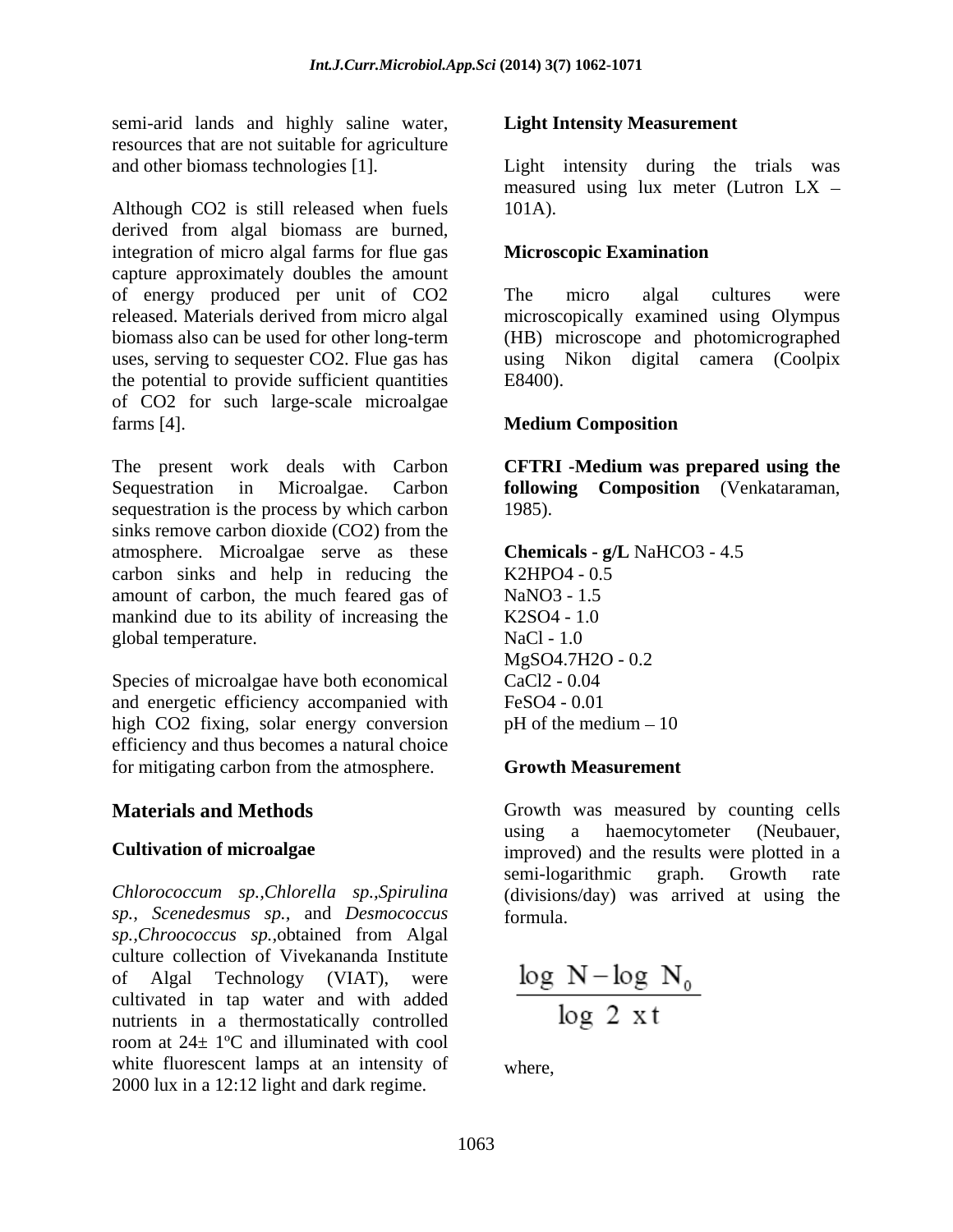No - Initial count of cells per ml or mg

For dry weight method, the algal cultures must never fall below the minimum were pelleted by centrifugation at 7500 rpm (Remi cooling microfuge) for 15 minutes. 24 hours or until constant weight.

conductivity using digital Conductivity

Generally, phototrophic micro algal growth requires a supply of carbon dioxide as a carbon source. CO2 supply contributes to control the pH of the culture [8]. According

N - No. of cells per ml at the end of log to previous studies, the supply of carbon to phase or mg weight/L micro algal mass culture systems is one of weight/L of all considerations relating to the CO2 t -Days of log phase not reach the upper concentration that Cells were washed with glass distilled water, (limitation) concentrations vary from one again centrifuged and dried in an oven for species to another and are not yet adequately the principal difficulties and limitations that must be solved [1,7,9]. The principal point budget is that, on the one hand, CO2 must produces inhibition and, on the other hand, must never fall below the minimum concentration that limits growth [9]. These maximum (inhibition) and minimum known. [8, 6].

**pH and conductivity measurement**  Hence feasibility study was conducted by For all the trials, pH was measured using Analytical data revealed that*Chlorococcum*  digital pH meter (Elico LI 120) and *sp.,*was able to grow well in 4.5g/L meter (Equiptronics EQ -660A) 0.5g/L concentration. (Table 2a and respectively. Experiments were conducted to 2b)*Chroococcus sp.,* and *Chlorella sp.,* was study the growth rate of micro alga at able to grow well in 2g/L concentration in different concentrations of NaHCO3 and it medium and in tap water. (Table1a,6a and was compared with control. 1b and 6b) The other algae *Spirulina sp.,* **Results and Discussion** not able to grow in different concentrations growing the micro algae with NaHCO3. concentration in medium and in tap water 0.5g/L concentration.(Table 2a and *Scenedesmus sp.* and *Desmococcus sp.,* were of NaHCO3.(Table3a,4a,5a and 3b,4b,5b) *Chlorococcum sp., Chroococcus sp., and Chlorella sp.,* can be employed in CO2 sequestration at industrial Scale.

| S.NO                    | <b>DATE</b>         |     | CELL COUNT $X104$ cells/ml |                  |                                |                  | pН  |
|-------------------------|---------------------|-----|----------------------------|------------------|--------------------------------|------------------|-----|
|                         |                     |     | CONTROL                    |                  | Strength of NaHCO <sub>3</sub> |                  |     |
|                         |                     |     |                            | 0.5 <sub>g</sub> | 2g                             | 4.5 <sub>g</sub> |     |
|                         | 6.9.11              |     | 40                         | 40               | 40                             | 40               | 7.1 |
| 2                       | 19.9.11             |     | 180                        | 140              | 180                            | 100              | 7.1 |
| 3                       | 21.9.11             |     | 160                        | 240              | 300                            | 110              | 7.2 |
| $\overline{4}$          | 27.9.11             |     | 260                        | 350              | 380                            | 140              | 7.3 |
|                         | After 22days in 1ml | F.W | 0.750g                     | 0.992g           | 0.564g                         | 0.573g           |     |
|                         |                     | D.W | 0.371g                     | 0.248g           | 0.226g                         | 0.298g           |     |
| INTIAL $X10^4$ cells/ml |                     |     | 40                         | 40               | 40                             | 40               |     |

# **Table.1a** -*Chlorella vulgaris*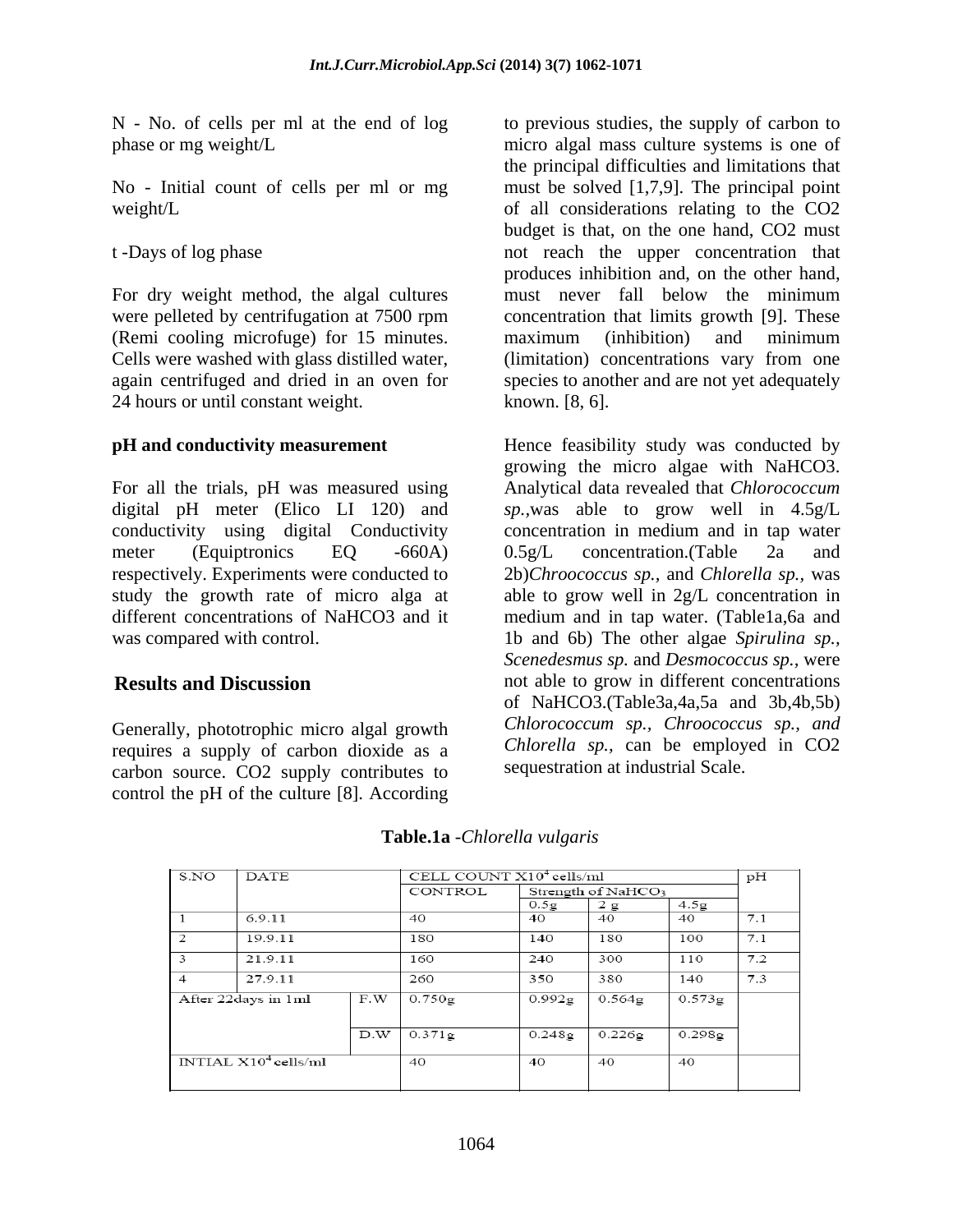# TEST TUBE

- 1. Control-20ml(19ml CFTRI Medium+1ml culture)
- 2. 0.5g -20ml(18.9ml CFTRI Medium+1ml culture+0.1mlstock)
- 3. 2g -20ml(18.6ml CFTRI Medium +1ml culture+0.4mlstock)
- 4. 5g-20ml(18.1ml CFTRI Medium +1ml culture+0.9mlstock)

| S.NO                                      | DATE    |     | CELL COUNT X10 <sup>4</sup> cells/ml |                    |                    |                    | pH  |
|-------------------------------------------|---------|-----|--------------------------------------|--------------------|--------------------|--------------------|-----|
|                                           |         |     | CONTROL                              |                    | Strength of NaHCO3 |                    |     |
|                                           |         |     |                                      | 0.5g               | 2g                 | 4.5 <sub>g</sub>   |     |
| 1                                         | 6.9.11  |     | 40                                   | 40                 | 40                 | 40                 | 7.1 |
| 2                                         | 19.911  |     | 180                                  | 292                | 298                | 300                | 7.2 |
| 3                                         | 21.9.11 |     | 280                                  | 400                | 240                | 384                | 7.3 |
| 4                                         | 27.9.11 |     | 450                                  | 520                | 350                | 540                | 7.4 |
| After 22days in<br>1ml                    |         | F.W | 0.551g                               | 0.652g             | 0.389g             | 0.751g             |     |
|                                           |         | D.W | 0.041g                               | 0.029 <sub>g</sub> | 0.006g             | 0.192 <sub>g</sub> |     |
| $\overline{\text{INTIAL X10}^4}$ cells/ml |         | 40  | 40                                   | 40                 | 40                 |                    |     |
| $\text{FINAL X10}^4$ cells/ml             |         | 450 | 520                                  | 350                | 540                |                    |     |
| GROWTH                                    |         |     |                                      |                    |                    |                    |     |
| DIVISION/DAY                              |         |     | 0.1587                               | 0.1682             | 0.1422             | 0.1706             |     |

### **Table.2a** *Chlorococcum humicola*

# **Table.3a** *Spirulina platensis*

| S.NO                    | <b>DATE</b>                |     |         |        | CELL COUNT X10 <sup>4</sup> cells/ml |                    |        | Ph  |  |
|-------------------------|----------------------------|-----|---------|--------|--------------------------------------|--------------------|--------|-----|--|
|                         |                            |     | CONTROL |        |                                      | Strength of NaHCO3 |        |     |  |
|                         |                            |     |         |        | 0.5g                                 | 2g                 | 4.5g   |     |  |
|                         | 6.9.11                     |     | 40      |        | 40                                   | 40                 | 40     | 7.1 |  |
| 2                       | 19.9.11                    |     | 160     |        | 140                                  | 120                | 220    | 7.1 |  |
| 3                       | 21.9.11                    |     | 360     |        | 280                                  | 160                | 184    | 7.2 |  |
| 4                       | 27.9.11                    |     |         | 450    |                                      | 260                | 340    | 7.3 |  |
|                         | After 22days in 1ml<br>F.W |     |         | 0.660g | 0.562g                               | 0.464g             | 0.581g |     |  |
|                         |                            | D.W | 0.300g  |        | 0.220g                               | 0.230g             | 0.252g |     |  |
| INTIAL $X10^4$ cells/ml |                            |     | 40      |        | 40                                   | 40                 | 40     |     |  |
| FINAL $X10^4$ cells/ml  |                            |     | 450     |        | 350                                  | 260                | 340    |     |  |
|                         | GROWTH DIVISION/DAY        |     |         | 0.1587 | 0.1422                               | 0.1227             | 0.1403 |     |  |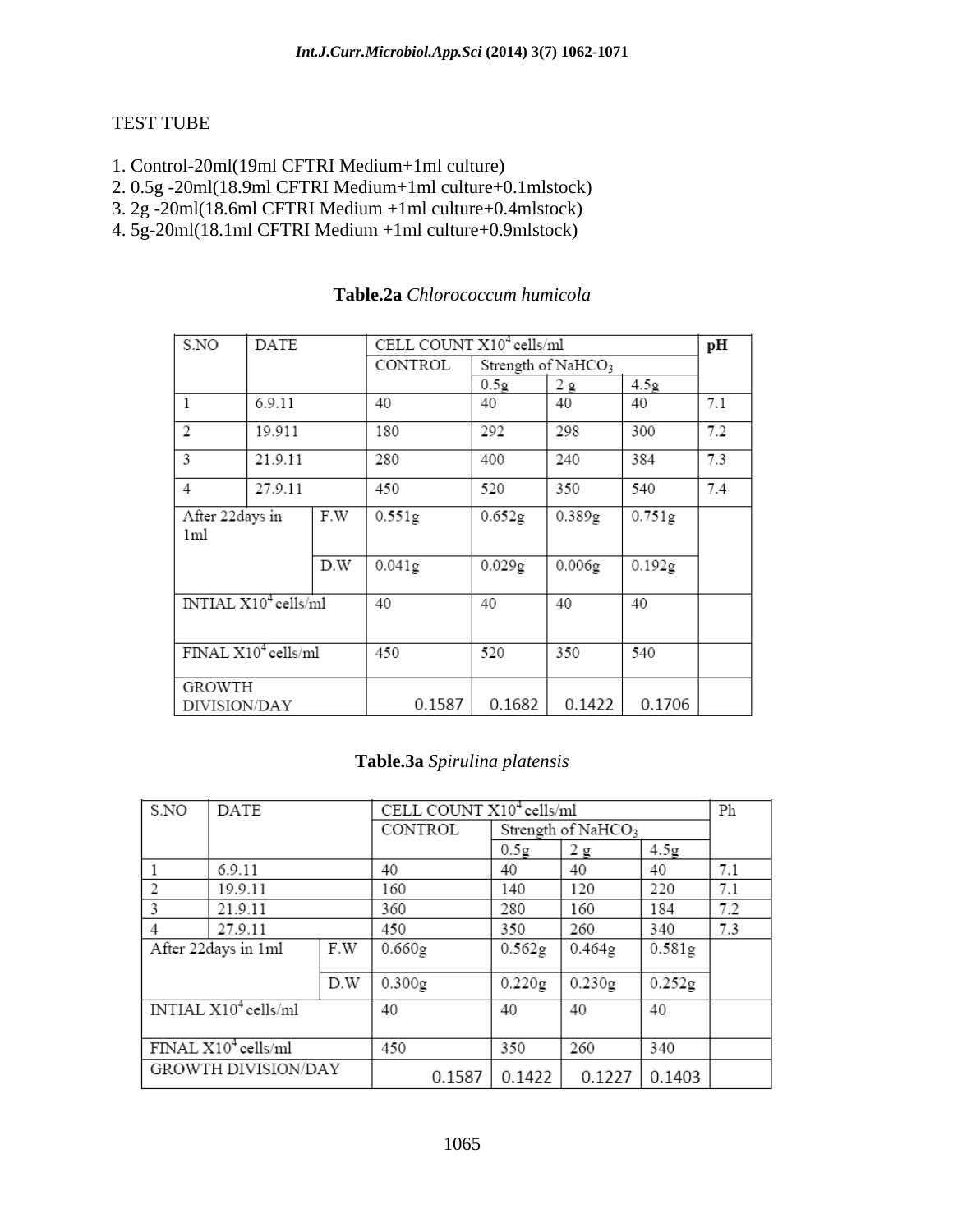| Table.4a Scenedesmus quadricauda |  |
|----------------------------------|--|
|                                  |  |

| S.NO                   | <b>DATE</b>                |     |                    |        | CELL COUNT $X10^4$ cells/ml    |        |                  | pН  |
|------------------------|----------------------------|-----|--------------------|--------|--------------------------------|--------|------------------|-----|
|                        |                            |     | <b>CONTROL</b>     |        | Strength of NaHCO <sub>3</sub> |        |                  |     |
|                        |                            |     |                    |        | 0.5g                           | 2g     | 4.5 <sub>g</sub> |     |
|                        | 6.9.11                     |     | 40                 |        | 40                             | 40     | 40               | 7.1 |
|                        | 19.911                     |     | 180                |        | 160                            | 140    | 100              | 7.1 |
| 3                      | 21.9.11                    |     | 160                |        | 240                            | 240    | 100              | 7.1 |
| 4                      | 27.9.11                    |     | 220                |        | 350                            | 340    | 180              | 7.2 |
| After 22days in 1ml    |                            | F.W | 0.251 <sub>g</sub> |        | 0.389g                         | 0.379g | 0.238g           |     |
|                        |                            | D.W | 0.031g             |        | 0.050g                         | 0.052g | 0.027g           |     |
| $NTIAL X104$ cells/ml  | 40                         |     | 40                 | 40     | 40                             |        |                  |     |
| FINAL $X10^4$ cells/ml |                            |     | 220                |        | 350                            | 340    | 180              |     |
|                        | <b>GROWTH DIVISION/DAY</b> |     |                    | 0.1117 | 0.1422                         | 0.1403 | 0.0986           |     |

# **Table.5a** *Desmococcus olivaceous*

| S.NO                  | <b>DATE</b>                   |     |                |        | CELL COUNT X10 <sup>4</sup> cells/ml |                                |           | pН  |
|-----------------------|-------------------------------|-----|----------------|--------|--------------------------------------|--------------------------------|-----------|-----|
|                       |                               |     | <b>CONTROL</b> |        |                                      | Strength of NaHCO <sub>3</sub> |           |     |
|                       |                               |     |                |        | 0.5g                                 | 2g                             | 4.5g      |     |
|                       | 6.9.11                        |     | 40             |        | 40                                   | 40                             | 40        | 7.1 |
| 2                     | 19.911                        |     | 240            |        | 180                                  | 120                            | 100       | 7.1 |
| 3                     | 21.9.11                       |     | 320            |        | 280                                  | 100                            | 160       | 7.2 |
| 4                     | 27.9.11                       |     | 440            |        | 360                                  | 190                            | 260       | 7.4 |
| After 22 days in 1 ml |                               | F.W | 0.651g         |        | 0.582g                               | 0.130g                         | 0.441g    |     |
|                       |                               | D.W | 0.341g         |        | 0.290g                               | 0.106g                         | $0.211$ g |     |
|                       | INTIAL $X10^4$ cells/ml       |     | 40             |        | 40                                   | 40                             | 40        |     |
|                       | $\text{FINAL X10}^4$ cells/ml |     | 440            |        | 360                                  | 190                            | 260       |     |
|                       | <b>GROWTH DIVISION/DAY</b>    |     |                | 0.1572 | 0.1440                               | 0.1021                         | 0.1227    |     |

# **Table.6a** *Chroococcus turgidus*

| S.NO                          | <b>DATE</b>         |     |         |        | CELL COUNT X10 <sup>4</sup> cells/ml |        |                  | pH  |
|-------------------------------|---------------------|-----|---------|--------|--------------------------------------|--------|------------------|-----|
|                               |                     |     | CONTROL |        | Strength of NaHCO <sub>3</sub>       |        |                  |     |
|                               |                     |     |         |        | 0.5g                                 | 2g     | 4.5 <sub>g</sub> |     |
| 1                             | 6.9.11              | 40  |         | 40     | 40                                   | 40     | 7.1              |     |
| 2                             | 19.9.11             |     |         |        | 140                                  | 180    | 160              | 7.1 |
| 3                             | 21.9.11             |     | 260     |        | 280                                  | 300    | 240              | 7.2 |
| 4                             | 27.9.11             |     |         | 450    |                                      | 450    | 350              | 7.3 |
|                               | After 22days in 1ml | F.W | 0.860g  |        | 0.840g                               | 0.920g | 0.860g           |     |
|                               |                     | D.W | 0.368g  |        | 0.300g                               | 0.410g | 0.370g           |     |
| INTIAL $X10^4$ cells/ml       |                     |     | 40      |        | 40                                   | 40     | 40               |     |
| $\text{FINAL X10}^4$ cells/ml |                     |     | 450     |        | 300                                  | 450    | 350              |     |
|                               | GROWTH DIVISION/DAY |     |         | 0.1587 | 0.1321                               | 0.1587 | 0.1422           |     |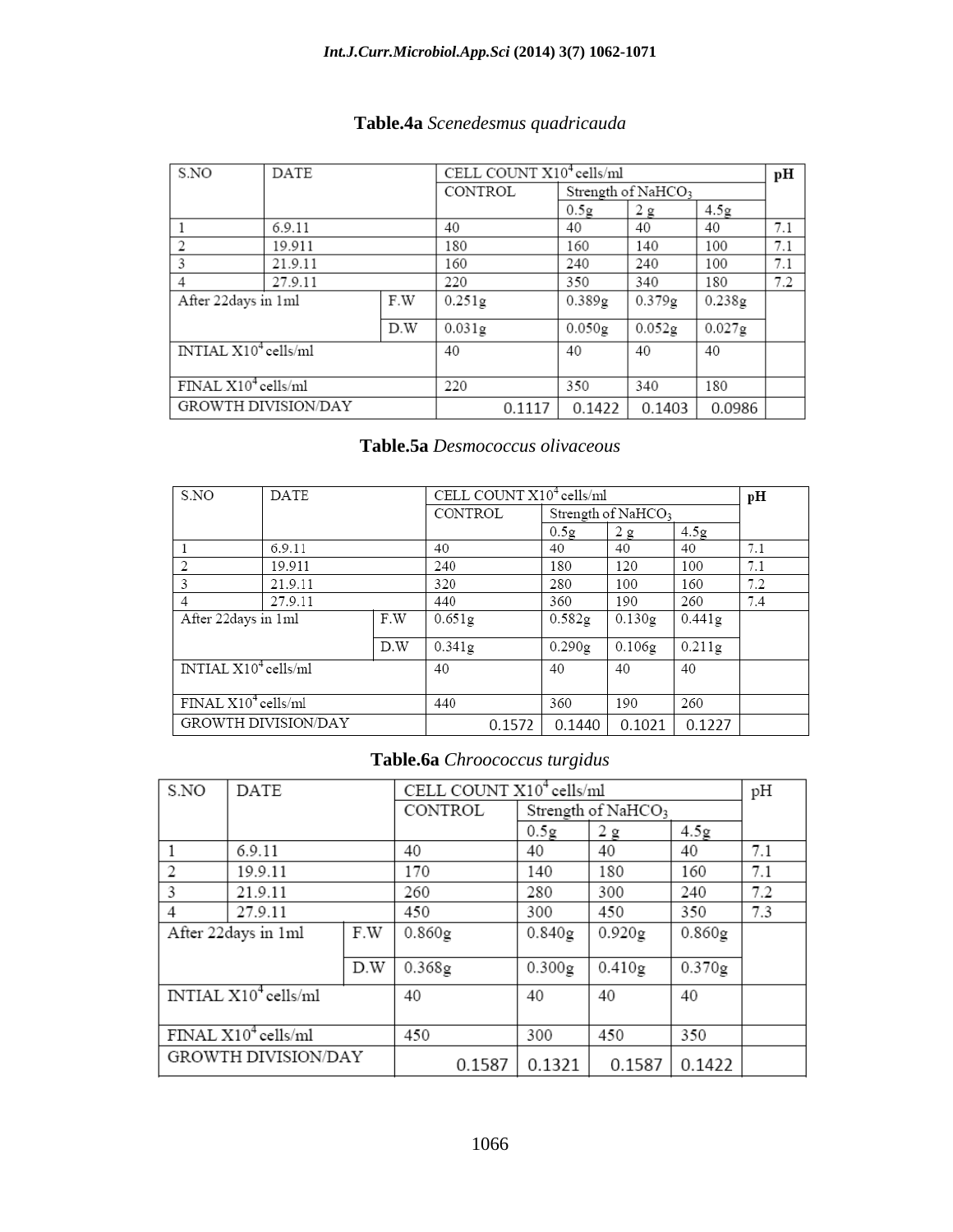### TEST TUBE-

- 1. Control-20ml(19ml Tap water+1ml culture)
- 2. 0.5g -20ml(18.9ml Tap water +1ml culture+0.1mlstock)
- 3. 2 g -20ml(18.6ml Tap water +1ml culture+0.4mlstock)
- 4. 4.5g-20ml(18.1ml Tap water +1ml culture+0.9mlstock)

# **Table.1b** *Chlorella vulgaris*

| S.NO                  |               | DATE         | CELL COUNT $X10^4$ cells/ml |                    |                                |                  | pH  |
|-----------------------|---------------|--------------|-----------------------------|--------------------|--------------------------------|------------------|-----|
|                       |               |              | CONTROL                     |                    | Strength of NaHCO <sub>3</sub> |                  |     |
|                       |               |              |                             | 0.5g               | 2g                             | 4.5 <sub>g</sub> |     |
|                       |               | 6.10.11      | 40                          | 40                 | 40                             | 40               | 7.1 |
| 2                     | 14.10.11      |              | 136                         | 80                 | 200                            | 84               | 7.1 |
| 3                     | 18.10.11      |              | 160                         | 172                | 200                            | 100              | 7.2 |
| 4                     | 27.10.11      |              | 280                         | 180                | 320                            | 80               | 7.3 |
| After                 |               | F.W          | 0.760g                      | 0.962 <sub>g</sub> | 0.564 <sub>g</sub>             | 0.573g           |     |
| 22days<br>in 1ml      | D.W           |              | 0.371g                      | 0.248g             | 0.226g                         | 0.298g           |     |
| INTIAL $X104$         |               |              | 40                          |                    | 40                             | 40               |     |
| cells/ml              |               |              |                             | 40                 |                                |                  |     |
| $FINAL X104$ cells/ml |               |              | 280                         | 180                | 320                            | 80               |     |
|                       | <b>GROWTH</b> |              | 0.1276                      | 0.0986             | 0.1364                         | 0.0455           |     |
|                       |               | DIVISION/DAY |                             |                    |                                |                  |     |

### **Table.2b** *Chlorococcum humicola*

| S.NO                    | DATE                       |     |        |         | CELL COUNT X10 <sup>4</sup> cells/ml |                    |                  | pН  |  |
|-------------------------|----------------------------|-----|--------|---------|--------------------------------------|--------------------|------------------|-----|--|
|                         |                            |     |        | CONTROL |                                      | Strength of NaHCO3 |                  |     |  |
|                         |                            |     |        |         | 0.5 <sub>g</sub>                     | 2g                 | 4.5 <sub>g</sub> |     |  |
|                         | 6.10.11                    |     | 40     |         | 40                                   | 40                 | 40               | 7.1 |  |
| 2                       | 14.10.11                   |     | 200    |         | 360                                  | 140                | 132              | 7.2 |  |
| 3                       | 18.10.11                   |     | 224    |         | 400                                  | 140                | 136              | 7.3 |  |
| $\overline{4}$          | 27.10.11                   |     | 480    |         | 500                                  | 480                | 480              | 7.5 |  |
| After 22 days in 1 ml   |                            | F.W | 0.651g |         | 0.545g                               | $0.487$ g          | 0.741g           |     |  |
|                         |                            | D.W | 0.051g |         | 0.009g                               | 0.007g             | 0.092g           |     |  |
| INTIAL $X10^4$ cells/ml |                            |     | 40     |         | 40                                   | 40                 | 40               |     |  |
| FINAL $X10^4$ cells/ml  |                            |     | 480    |         | 500                                  | 480                | 480              |     |  |
|                         | <b>GROWTH DIVISION/DAY</b> |     |        | 0.1629  | 0.1656                               | 0.1629             | 0.1629           |     |  |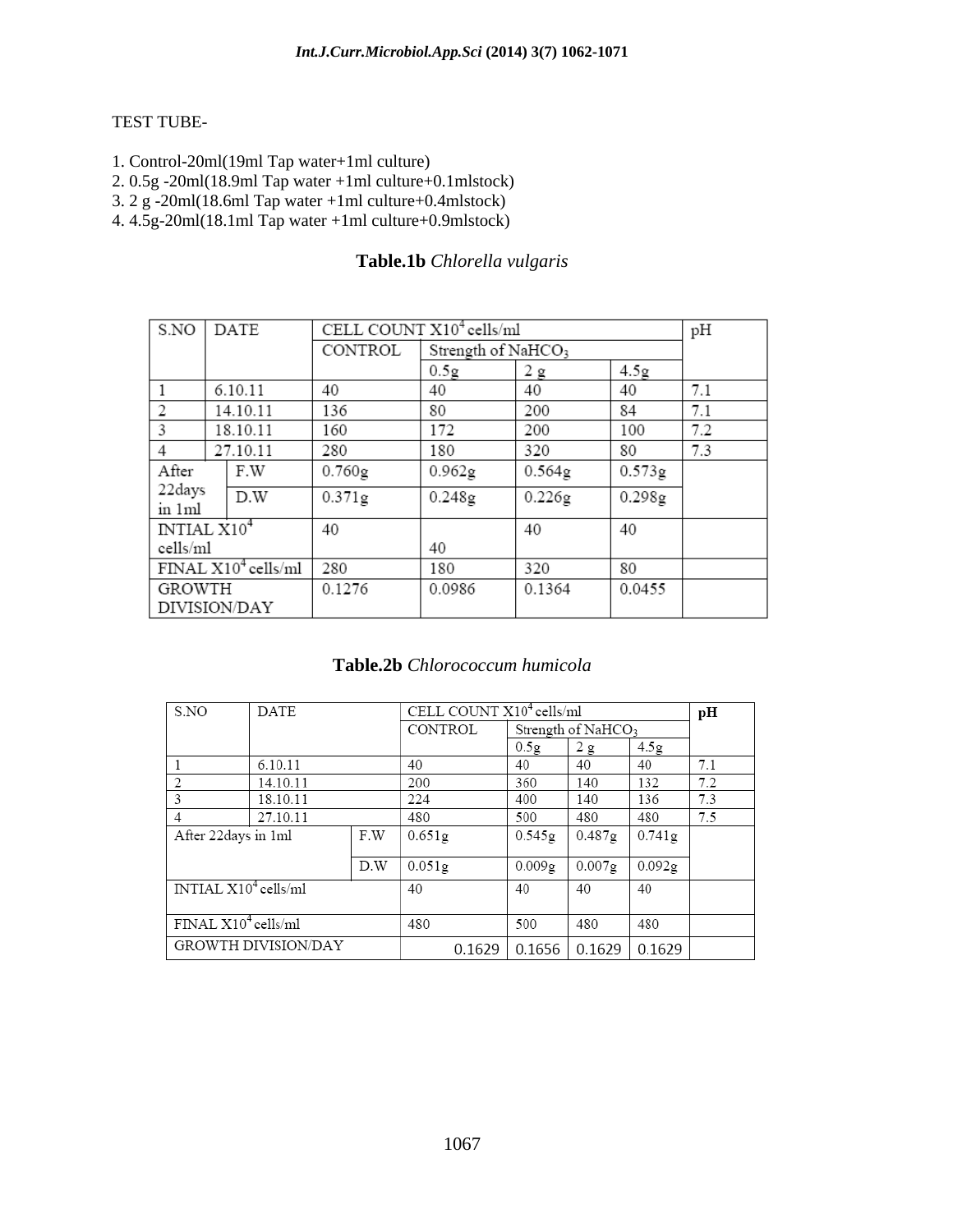| S.NO                            | <b>DATE</b>                |     | CELL COUNT X10 <sup>4</sup> cells/ml |        |                                |                  | pH  |
|---------------------------------|----------------------------|-----|--------------------------------------|--------|--------------------------------|------------------|-----|
|                                 |                            |     | <b>CONTROL</b>                       |        | Strength of NaHCO <sub>3</sub> |                  |     |
|                                 |                            |     |                                      | 0.5g   | 2g                             | 4.5 <sub>g</sub> |     |
|                                 | 6.10.11                    |     | 40                                   | 40     | 40                             | 40               | 7.1 |
| 2                               | 14.10.11                   |     | 96                                   | 212    | 120                            | 80               | 7.1 |
| 3                               | 18.10.11                   |     | 360                                  | 340    | 220                            | 80               | 7.2 |
| 4                               | 27.10.11                   |     | 520                                  | 488    | 280                            | 220              | 7.4 |
|                                 | After 22days in 1ml        | F.W | 0.770g                               | 0.972g | 0.574g                         | 0.563g           |     |
|                                 |                            | D.W | 0.391g                               | 0.250g | 0.236g                         | 0.288g           |     |
|                                 | INTIAL $X10^4$ cells/ml    |     |                                      | 40     | 40                             | 40               |     |
|                                 |                            |     | 40                                   |        |                                |                  |     |
| FINAL X10 <sup>4</sup> cells/ml |                            |     | 520                                  | 488    | 280                            | 220              |     |
|                                 | <b>GROWTH DIVISION/DAY</b> |     | 0.1682                               | 0.1640 | 0.1276                         | 0.118            |     |

# **Table.3b** *Spirulina platensis*

# **Table.4b** *Scenedesmus quadricauda*

| S.NO                            | <b>DATE</b>                               |     | CELL COUNT X10 <sup>4</sup> cells/ml |        |                    |        | pН  |
|---------------------------------|-------------------------------------------|-----|--------------------------------------|--------|--------------------|--------|-----|
|                                 |                                           |     | <b>CONTROL</b>                       |        | Strength of NaHCO3 |        |     |
|                                 |                                           |     |                                      | 0.5g   | 2g                 | 4.5g   |     |
|                                 | 6.10.11                                   |     | 40                                   | 40     | 40                 | 40     | 7.1 |
| $\overline{c}$                  | 14.10.11                                  |     | 260                                  | 168    | 120                | 80     | 7.2 |
| 3                               | 18.10.11                                  |     | 620                                  | 256    | 220                | 220    | 7.3 |
| 4                               | 27.10.11                                  |     | 680                                  | 300    | 280                | 280    | 7.6 |
|                                 | After 22days in 1ml                       | F.W | 0.431g                               | 0.545g | 0.544g             | 0.351g |     |
|                                 |                                           | D.W | 0.065g                               | 0.095g | 0.067 <sub>g</sub> | 0.057g |     |
|                                 | $\overline{\text{INTIAL X10}^4}$ cells/ml |     |                                      |        |                    | 40     |     |
|                                 |                                           |     | 40                                   | 40     | 40                 |        |     |
| FINAL X10 <sup>4</sup> cells/ml |                                           |     | 680                                  | 300    | 280                | 280    |     |
|                                 | <b>GROWTH DIVISION/DAY</b>                |     | 0.1858                               | 0.1321 | 0.1276             | 0.1276 |     |

### **Table.5b** *Desmococcus olivaceous*

| S.NO                             | <b>DATE</b> |        | CELL COUNT X10 <sup>4</sup> cells/ml |                                |        |        | рH  |
|----------------------------------|-------------|--------|--------------------------------------|--------------------------------|--------|--------|-----|
|                                  |             |        | <b>CONTROL</b>                       | Strength of NaHCO <sub>3</sub> |        |        |     |
|                                  |             |        |                                      | 0.5g                           | 2g     | 4.5g   |     |
| 1                                | 6.10.11     |        | 40                                   | 40                             | 40     | 40     | 7.1 |
| $\overline{2}$                   | 14.10.11    |        | 360                                  | 320                            | 188    | 280    | 7.2 |
| 3                                | 18.10.11    |        | 420                                  | 400                            | 160    | 360    | 7.3 |
| 4                                | 27.10.11    |        | 560                                  | 440                            | 240    | 360    | 7.4 |
| After 22 days in 1 ml<br>F.W     |             | 0.818g | 0.739g                               | 0.158g                         | 0.618g |        |     |
|                                  |             | D.W    | 0.493g                               | 0.389g                         | 0.151g | 0.308g |     |
| INTIAL X10 <sup>4</sup> cells/ml |             |        | 40                                   | 40                             | 40     | 40     |     |
| FINAL X10 <sup>4</sup> cells/ml  |             |        | 560                                  | 440                            | 240    | 360    |     |
| <b>GROWTH DIVISION/DAY</b>       |             |        | 0.1730                               | 0.1573                         | 0.1175 | 0.1441 |     |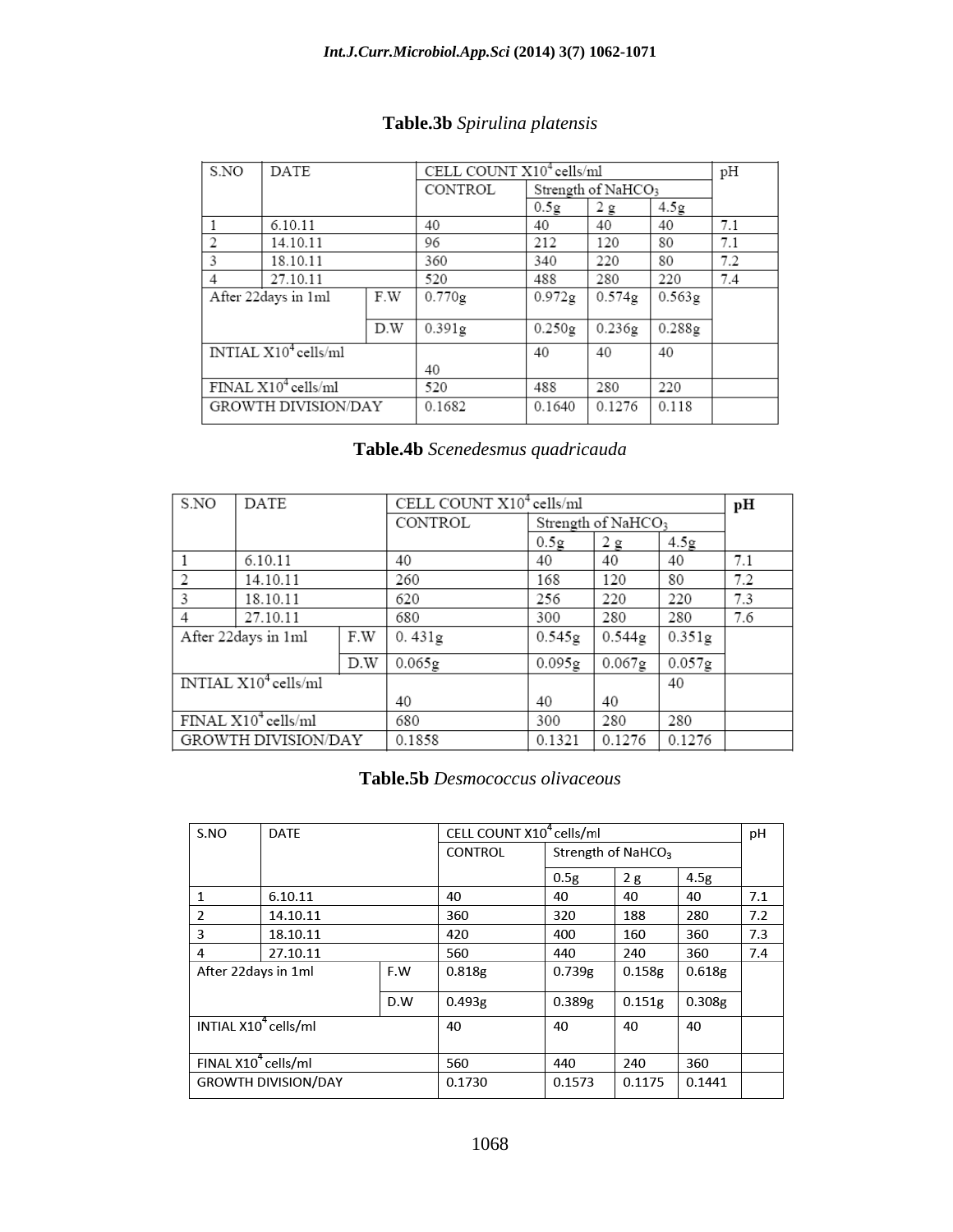### *Int.J.Curr.Microbiol.App.Sci* **(2014) 3(7) 1062-1071**

| S.NO                            | <b>DATE</b> |        | CELL COUNT X10 <sup>4</sup> cells/ml | pH                 |        |                  |     |
|---------------------------------|-------------|--------|--------------------------------------|--------------------|--------|------------------|-----|
|                                 |             |        | <b>CONTROL</b>                       | Strength of NaHCO3 |        |                  |     |
|                                 |             |        |                                      | 0.5g               | 2g     | 4.5 <sub>g</sub> |     |
| 1                               | 6.10.11     |        | 40                                   | 40                 | 40     | 40               | 7.1 |
| 2                               | 14.10.11    |        | 80                                   | 120                | 200    | 180              | 7.1 |
| 3                               | 18.10.11    |        | 340                                  | 200                | 370    | 260              | 7.2 |
| 4                               | 27.10.11    |        | 470                                  | 380                | 500    | 440              | 7.3 |
| After 22days in 1ml<br>F.W      |             | 0.890g | 0.850g                               | 0.997g             | 0.873g |                  |     |
| D.W                             |             | 0.440g | 0.400 <sub>g</sub>                   | 0.493g             | 0.422g |                  |     |
| INTIAL $X10^4$ cells/ml         |             |        | 40                                   |                    | 40     | 40               |     |
|                                 |             |        |                                      | 40                 |        |                  |     |
| FINAL X10 <sup>4</sup> cells/ml |             |        | 470                                  | 380                | 500    | 440              |     |
| <b>GROWTH DIVISION/DAY</b>      |             |        | 0.1615                               | 0.1476             | 0.1656 | 0.1572           |     |

# **Table.6b** *Chroococcus turgidus*

1.Chlorella vulgaris

#### CFTRI MEDIUM

#### TAP WATER

0.5g

2g

4.5g



#### 2.Chlorococcum humicola





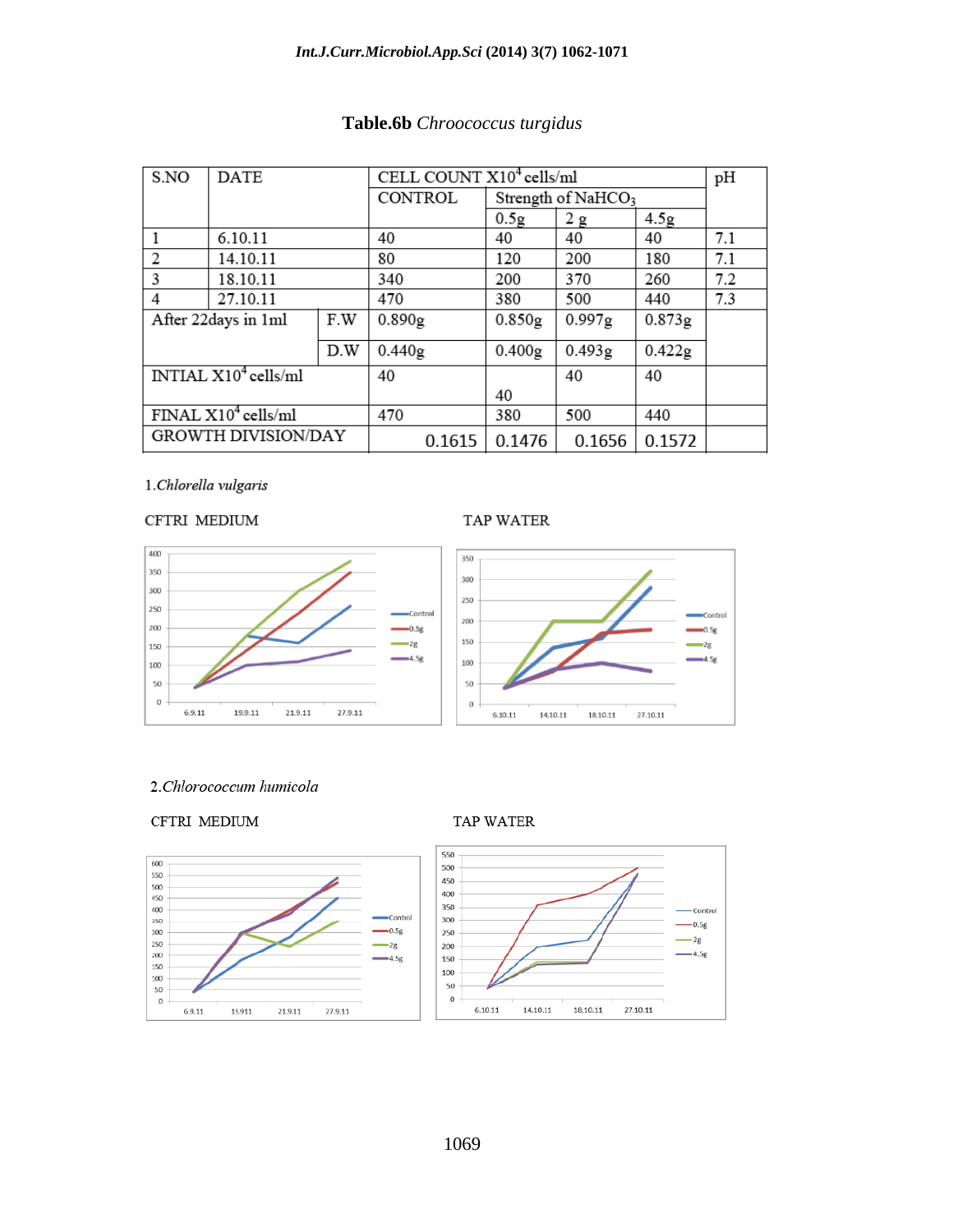3. Spirulina platensis

CFTRI MEDIUM

**TAP WATER** 



# 4. Scenedesmus quadricauda

CFTRI MEDIUM

TAP WATER



# 5. Desmococcus olivaceous

#### CFTRI MEDIUM